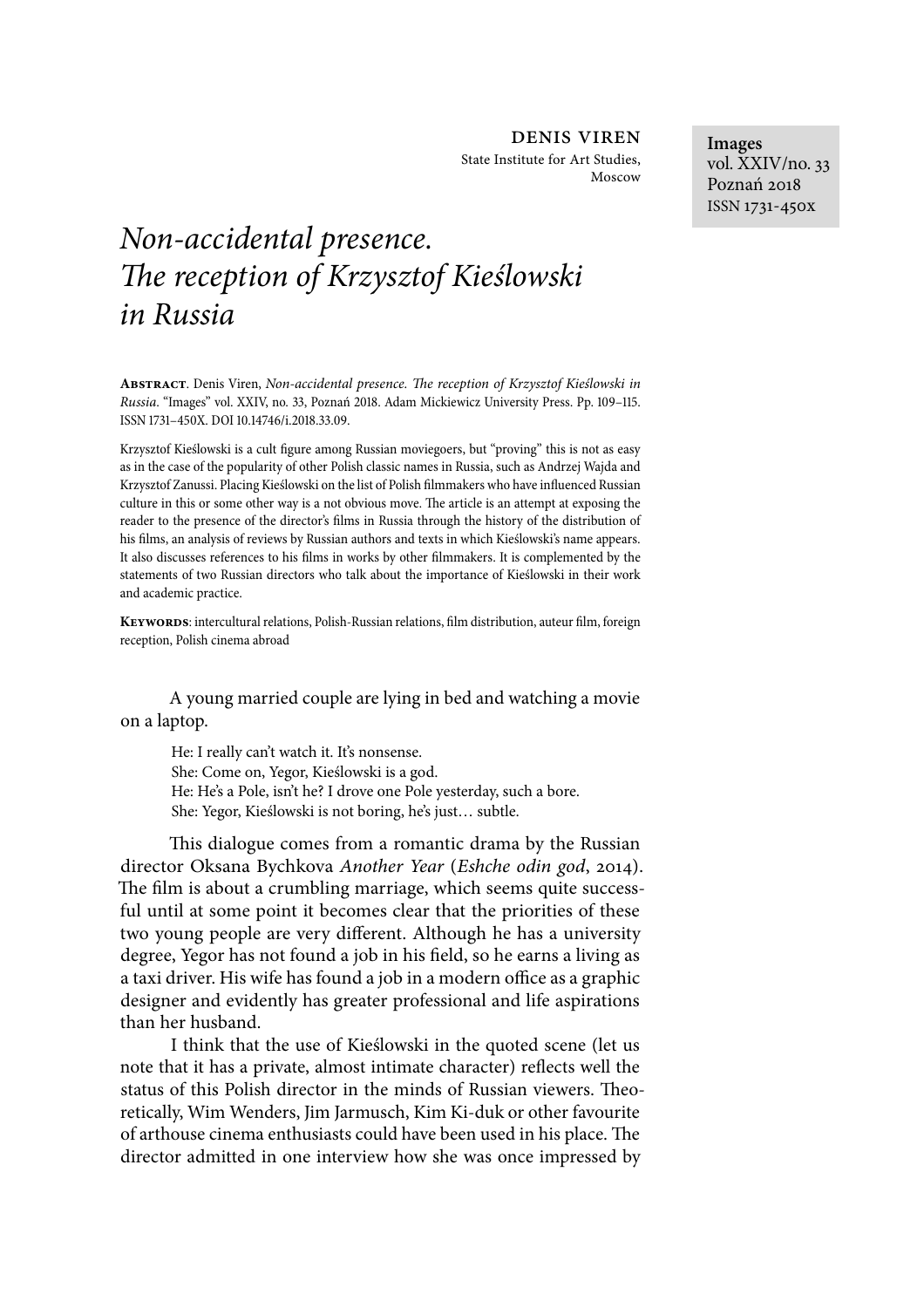## 110 DENIS VIREN

!*e Double Life of Veronique* (*La double vie de Véronique*, 1991)[**1**], but it is no longer that important to her. Kieślowski appears in her film as a symbol of auteur cinema, "not-for-everyone" cinema, which turns out to be another point of misunderstanding between the spouses.

\* \* \*

Writing about the reception of a filmmaker in a given country, and all the more about their potential influence on fellow artists, is not easy. I do not think it would be a gross exaggeration to say that Krzysztof Kieślowski is a cult figure among Russian filmgoers. But "proving" this is not as easy as in the case of the popularity of other Polish classic names in Russia, such as Andrzej Wajda and Krzysztof Zanussi.

In 2004, at the Festival of Archival Cinema in Gosfilmofond (National Film Archive), a discussion panel was held with the participation of Russian film experts and directors. Its subject was "The Cinema of Eastern Europe – Farewell to the Past", and it was devoted to the reception of the cinema of former socialist countries in the new socio-economic conditions. In a published transcript with the characteristic title "No one will ever make *Ashes and Diamonds*, nor *Silence and Cry* anymore", Kieślowski's name does not appear at all.[**2**] Why? Perhaps it is because, firstly, his place on the list of Polish filmmakers who influenced Russian culture is not so obvious, and secondly, those who took part in the panel were representatives of an older generation.

"The Polish Film School" was one of the most important cultural phenomena for several generations of Soviet filmmakers and "ordinary viewers". It was to a large extent a reference point, "a window on Europe" – just like Poland in general. It is not surprising that it was in the Soviet Union that the first book about Andrzej Wajda, written by Miron Chernenko, was published, a point always emphasised by the filmmaker who made *The Sewer* (*Kanał*, 1957).<sup>[3]</sup> But these were different times. Despite the fact that in the 1960s and 1970s the distribution of Polish films (those that were really outstanding and significant) was very limited, quite a lot of them were successfully "smuggled". Alongside the intensification of the opposition movement in Communist Poland, the "window on Europe" was slowly shutting.

Against this backdrop, the fate of Kieślowski's films in Russia turns out to be quite confusing. The works by the Polish director "started to exist" in the USSR early when in 1979 *Camera Buff* (*Amator*, 1979) was awarded the main prize at the Moscow Film Festival. This was quite a paradox, considering that the film was a shining example of "the

**[1]** "Rezhyssior Oksana Bychkova: 'Ljudi na ulitsah tak pogruzheni v sebya, shto kameru mozhno ne priatat'", https://iz.ru/news/339862 (accessed: January 08, 2018).

**[2]** "…Nikto bolshe ne sdelayet ni *Piepiel i almaz*, ni *Tishinu i krik*", [in:] "Kinovedcheskie Zapiski" 2005, no. 71, pp. 35–51.

**[3]** A. Wajda, "Słowo wstępne", [in:] M. Czernienko, *Bliska zagranica. Szkice* &*lmowe o Polakach i dla Polaków*, Warszawa 2007, p. 7.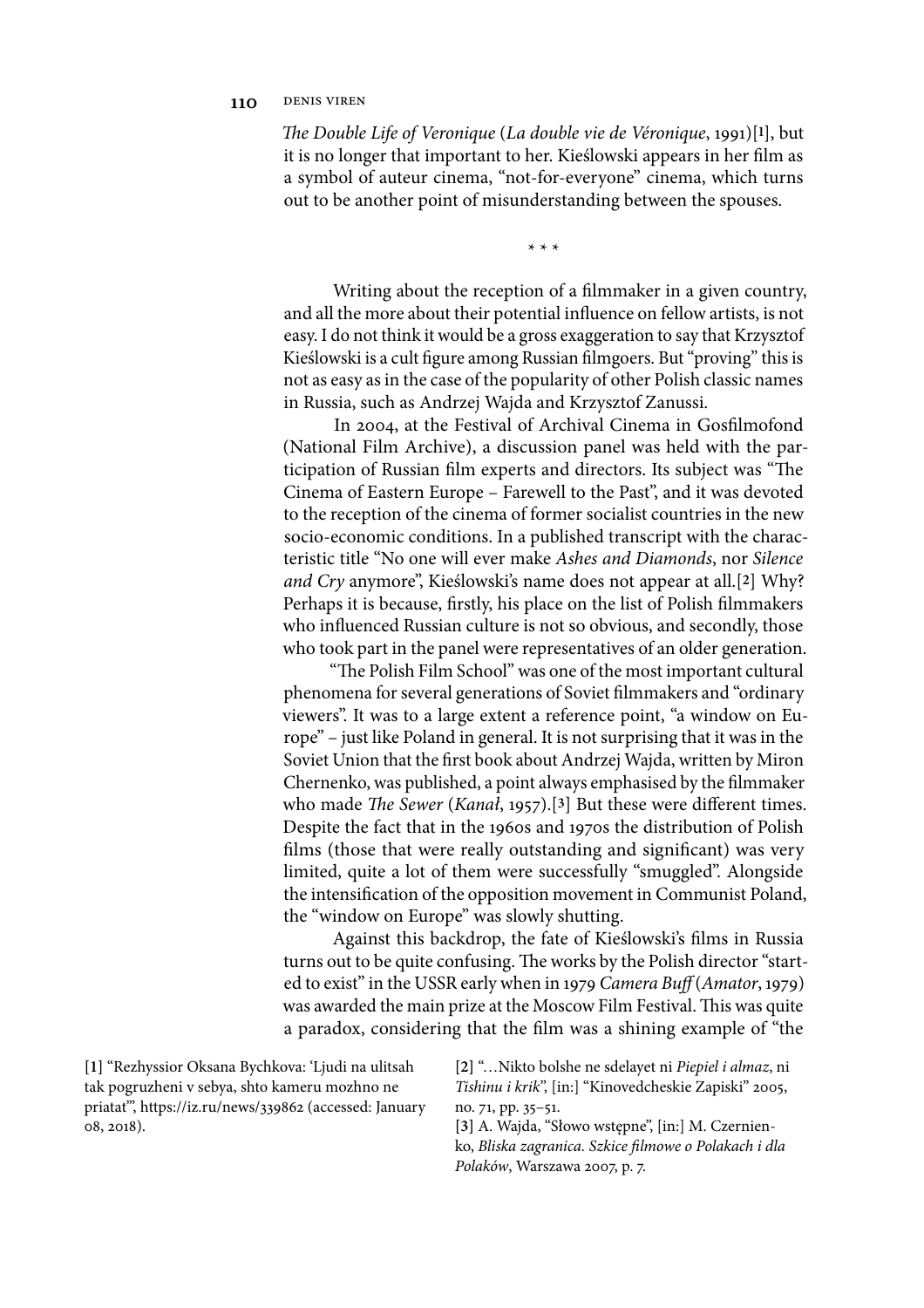cinema of moral anxiety", whose spiritual leader Andrzej Wajda was then – after *Man of Marble* (*Człowiek z marmuru*, 1981) – already on the black list in the Soviet Union. On the other hand, this award can be treated as further testimony that from the very beginning Kieślowski was primarily interested in man, in spiritual and non-political matters, so his social criticism may have even been "not noticed". It is true that Chernenko wrote that *Camera Buff* (*Amator*) "was in the cinemas purely conventionally so that the formalities would be completed"[**4**], but the fact is important![**5**]

Obviously, Kieślowski's films from the 1980s could not get into Soviet distribution, so the wave of true popularity for the director of *Blind Chance* (*Przypadek*, 1981, prem. 1987) occurred in the 1990s, the era of VHS cassettes, but mainly concerned his French films, starting with *The Double Life of Veronique*, as well as *The Decalogue* (*Deka*log, 1988/89). The Polish period of feature films (not even mentioning his documentaries) remained in the shadow of *Three Colours* (*Trois couleurs*, 1993/94) for a long time. From the perspective of the film historian this seems unfair, because there is no doubt that Kieślowski created his greatest works in Poland, while in France he tried only to transfer his poetics and issues to foreign soil, to universalise his achievements. The Russian critics who wrote about the trilogy emphasised the opposition between *The Decalogue*, which was modest in terms of visual means and complex in terms of content, and *Three Colours*, calling it "continental cinema".<sup>[6]</sup> Judgments about the director's latest films were rather restrained, especially against the backdrop of the opinions on The Decalogue, but still positive. It was emphasised that he combined in his films "surgical" and "disciplined" direction with sensitivity; the master gained the title of "the 3lm leader of a united Europe"[**7**] and even of "neoclassic".

Kieślowski managed to "work out" a certain model of auteur film in the 1990s. Working in France, he became – it can be said – a model creator of arthouse cinema, as evidenced by the awards he received at the biggest European film festivals (though his last film's loss in Cannes to *Pulp Fiction* [dir. Q. Tarantino, 1994] heralded a fatigue with this poetics and a "change in priorities" in cinema). In his trilogy, the author of *Blind Chance* masterfully combined familiar, commonly known realities and universal problems with a metaphysical worldview and visual finesse. In Russia of the 1990s, the last two things were definitely absent on the screen (and to a large extent in the surrounding reality), because cinema had assimilated American patterns, just as in the rest

**[4]** M. Czernienko, "Krótki kurs historii kina polskiego na ekranach radzieckich", [in:] idem, *Bliska zagranica*, op. cit., p. 74.

bution (contrary to the regulations), which caused a major scandal.

**[6]** Z. Abdullaeva, "Kontinentalnoye kino", [in:] "Iskusstvo kino" 1995, no. 2, pp. 15–17.

**[7]** P. Shepotinnik, "Zhydkiye kristally", [in:] "Iskusstvo kino" 1994, no. 6, p. 72.

**<sup>[5]</sup>** In 1963, the jury of the Internatinal Film Festival in Moscow, chaired by Grigoriy Chukhray, awarded Grand-Prix to the film *Eight and a Half* (8½, 1963). Fellini's masterpiece did not get into Soviet distri-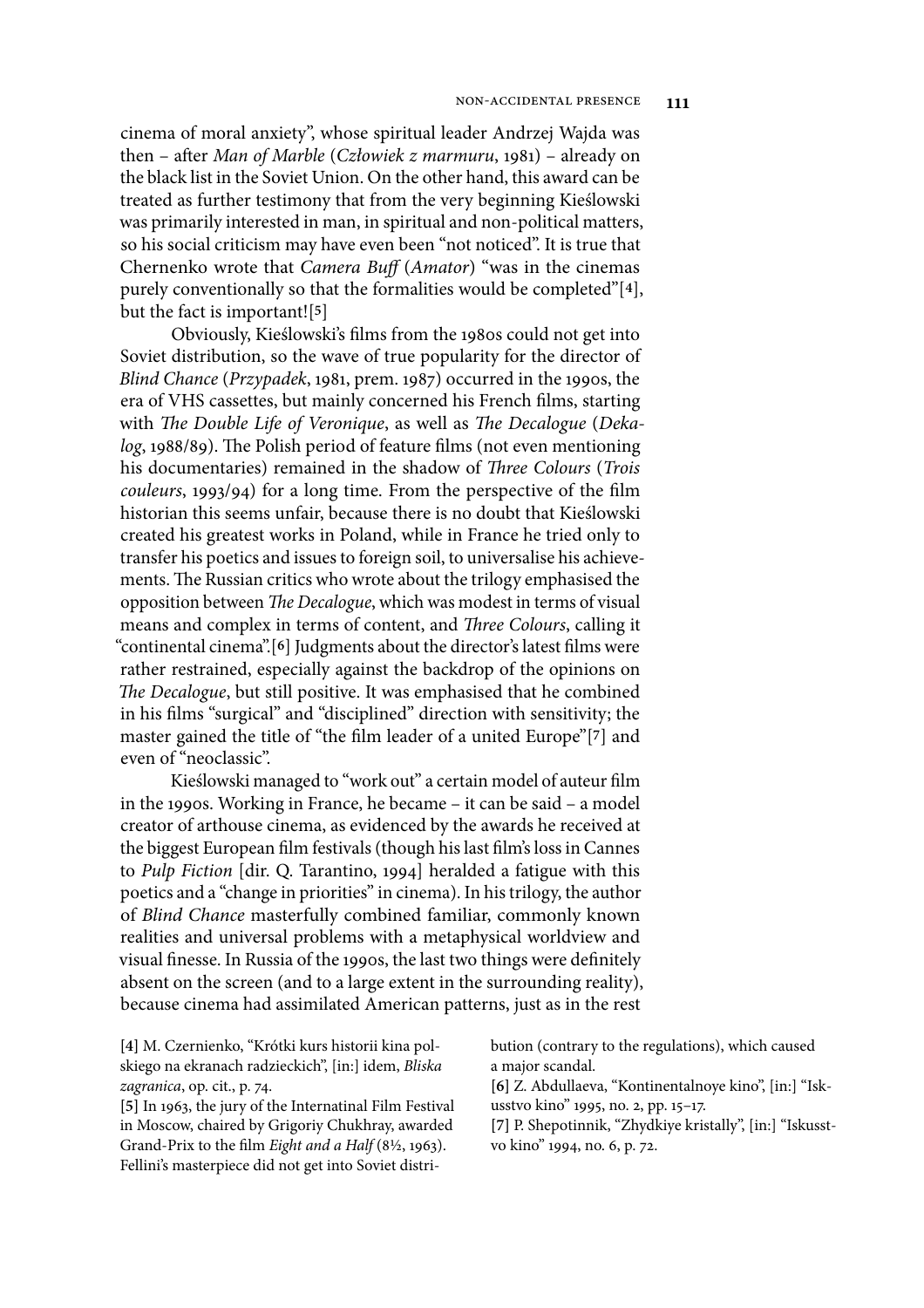### 112 DENIS VIREN

of the former Eastern Bloc. Kieślowski's late cinema satiated the desire for a new, aestheticized spirituality and turned out to be close to the next generations of viewers, those who did not necessarily know Wajda or Kawalerowicz. It is not accidental that in the film mentioned at the beginning, *Another Year*, the married couple are watching *A Short Film About Killing* (*Krótki* &*lm o zabijaniu*, 1987, prem. 1988] – the characters are discussing the "yellow filters", and at some point, during a drastic scene, the girl turns away from the screen because "she can't look at it".

\* \* \*

In an article entitled "Cinema and life finished at the same time", the critic Sergei Dobrotvorsky concluded: "After his death, the fashionable question 'will cinema have a second century' has become rhetorical for me. Not because with the death of the Polish director films will stop being made, but because cinema, so rapidly losing its magic, has lost one of its most mysterious creators – a mathematician, a magician and a moralist".[**8**]

Three years after the untimely death of the director, Andrei Plakhov, one of the leading Russian film critics wrote:

Kieślowski was one of the last authors of cinema who treated it not as an attraction or fun but as a moral message. He defeated the cultural barrier between East and West, between Europe and America, between classic and contemporary cinema. He forced the people of the late twentieth century to listen to themselves. He was in such a hurry because he knew: today they can still hear him. Will they hear tomorrow? (…) Bergman, we would have written not long ago, has only one rival in world cinema – Krzysztof Kieślowski. Now we have to write: he had.[**9**]

He was followed by a young critic analysing *Run Lola Run*, and on the occasion paying tribute to the Polish director: "He achieved psychological and visual perfection in dealing with indefinite, confusing materials devoid of carnal shape. (…) with the death of Kieślowski, the existential psychologism of artistic images and painterly symbols came to an end".[**10**]

In recent years, the interest in Kieślowski in Russia has not diminished, but *vice versa* – it has deepened. The cinema historian Oleg Kovalev, in a relatively recent comprehensive article, called Kieślowski "perhaps the last great director of the past century".[11] The popularity of the Polish filmmaker is confirmed by facts. Regular festivals of his works are held (the last one took place in one of the main Moscow cinemas "Oktiabr" last June [2018]); in 2010, the autobiography *About Myself*  (O sobie) was finally published in Russian, and a year later *Dramaturgy* 

| [8] S. Dobrotvorsky, <i>Kino na oshtchup</i> ', Sankt-Peters- | [10] I. Sukmanov, "Dogonayte Lolu", "Iskusstvo kino"    |
|---------------------------------------------------------------|---------------------------------------------------------|
| burg 2005, p. 334.                                            | 2000, no. 6, p. 28.                                     |
| [9] A. Plakhov, <i>Vsego 33. Zviozdy mirovoy</i>              | [11] O. Kovalov, Krzysztof Kieślowski. Posledniy iz ve- |
| kinorezhissuri, Winnica 1999, pp. 151, 153.                   | likih, http://www.cinematheque.ru/threadtree/16007      |
|                                                               | (accessed: January 08, 2018).                           |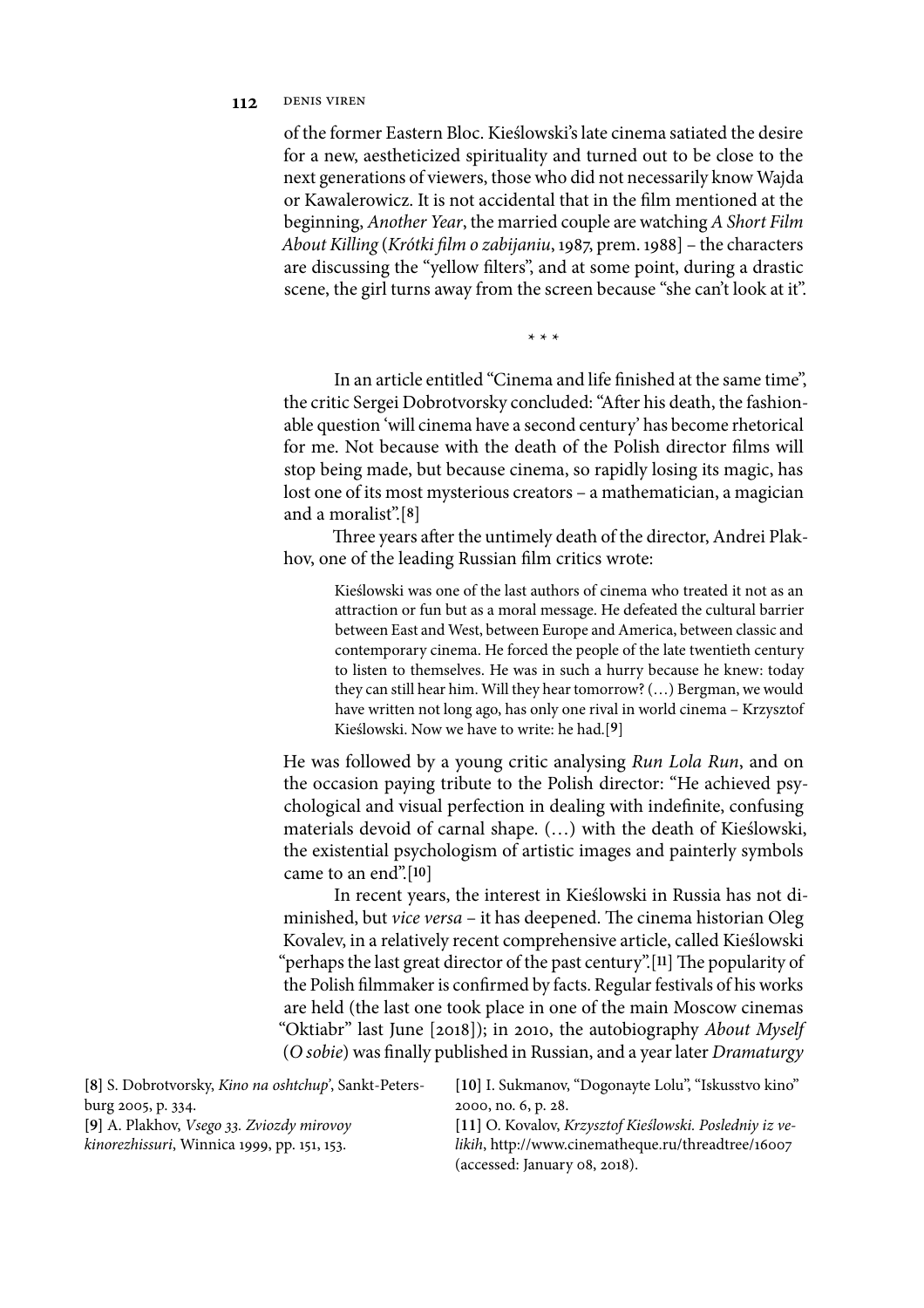*of Reality* (*Dramaturgia rzeczywisto*ś*ci*) was translated – a short, but very succinct master's thesis (the scenario of *The Decalogue* was published in translation by the outstanding translator Ksenia Staroselskaya in the 1990s); and students of film studies are also eager to write about the director's works.

Kieślowski's films leave ample room for interpretation; one can look at them from various points of view. The Russian humanities have at least a few interesting proposals in this respect. For example, for the outstanding Polish philologist and translator Irina Adelgeim, the films of her favourite Polish director became a pretext for reflections on the problems of the relationship between the word and the image, and of means of communication in the modern world.[**12**] Film researcher Irina Tatarova, in turn, offers an analysis of Polish cinema, including that of Kieślowski, from the position of Russian philosophical and religious thought.[**13**] It is worth noting that her book is enhanced by appendices, where we find, among other things, an extremely valuable list of publications on Kieślowski in Russian.<sup>[14]</sup> These are mainly reviews written on a regular basis, and their number is impressive  $-72$  items!  $-$  of which about a half relate to the "French" period of the director's work.

\* \* \*

Oleg Dorman, a documentary filmmaker, lecturer and the translator[**15**] who translated the transcript of the workshops for directors and actors taught by Kieślowski in 1994 in Amsterdam, when asked about the director's place in his life, said: "The presence and importance of Kieślowski is for me a deeply private thing. I think that this is the highest thing the author and the viewer can only dream about". Let me quote the rest of the statement:

His films are among the greatest achievements of film art and the best events in my life. He is the last author who made films "for me": since Kieślowski departed, I have not been waiting for anyone's new films. Quite opposite, every year I watch his works again with film school students. And although Fellini, Bergman and Chaplin fortunately affect younger people more strongly, I have the impression that it is the meeting with Kieślowski that has for many years proved to be the main experience for many of them in the entire syllabus of film history. Probably not only because he is closer in time; he is closer in terms of the situation in which he worked - I have often wondered that becoming Fellini in Italy or Bergman in Sweden is easier than becoming Kieślowski in socialist Poland. But it is not everything. If

**[12]** I. Adelgeim, *Przeczucie s*ł*owa (notatki rosyjskiego*  &*lologa o polskim re*ż*yserze)*, "Kwartalnik Filmowy" 1998, no. 24, pp. 126–132. Let us add that Adelgeim translated the book *About Myself* (*O sobie*) into Russian.

**[13]** I. Tatarowa, *Ergo Sum. Poszukiwania sensu istnienia w polskim i radzieckim* &*lmie* 1960*–*1990, Warszawa 2004.

[14] Thank you to Mikołaj Jazdon for showing me this source.

**[15]** Dorman's most famous documentary is *Word for word* (*Podstrochnyk*, 2009). On its basis, a book with the same title was written, which in 2012 was published in Polish (*Lilianna* Ł*ungina. S*ł*owo w s*ł*owo*, trans. K. Romanowska, Warszawa 2012).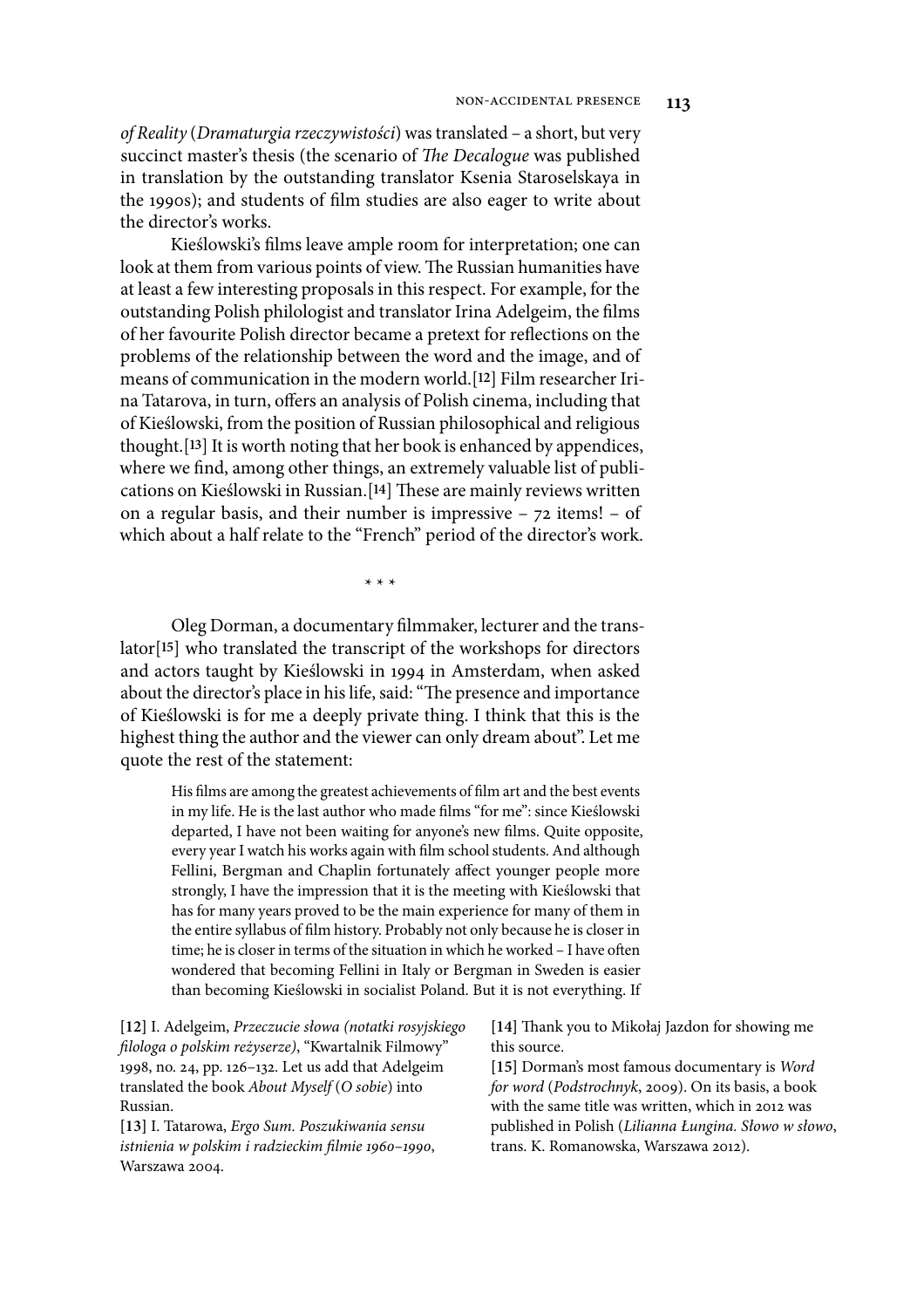there is a development of the film language, as in science there is a "front edge" which does not diminish the achievements of the past, Kieślowski's cinema is that front edge. After him, one must not work worse. He did in dramaturgy as much as Einstein did in physics, though it does not seem as radical. And one more thing – personal charm. I did not have the opportunity to meet Kieślowski, but he seems to me the best man among all the masters of the film that I know. His path is for me a model of honesty and dignity.[**16**]

Such a deep, emotional reception of Kieślowski by a Russian filmmaker and lecturer could not be left unnoticed. When in 2005 the project "Russia-Poland. New Gaze" involving an exchange of Polish and Russian film school students, one of the participants was Irina Volkova – then a student of the Advanced Course for Screenwriters and Film Directors in Moscow (where, among others, Dorman worked as a lecturer together with director Vladimir Fienchenko, a great propagator of Polish cinema among students and also a film translator).

The short documentary filmed by Volkova stands out from the others, at least because it is an interview with a usual and unusual person at the same time – Krzysztof Kieślowski's daughter. It is impossible not to mention the fact that the director from Russia was the first one to be given an interview by Kieślowski's daughter, which made her film very important also for Poland. Irina Volkova describes her relations with the works of the author of *Camera Buff* as follows:

Kieślowski appeared in my life in the form of a page from a story about himself abandoned by someone at a bus stop. Later there were *Blind Chance*, *The Double Life of Veronique* and *Three Colours*. Everything about the things familiar to me, about what I like and think is most important in cinema and in life – about man and his feelings, about time and the interpersonal relations that connect everyone, different people into one, great man. The jigsaw pieces finally worked out when I was invited to the project "Russia-Poland. New Gaze", where I worked on a documentary about Krzysztof with a team of professionals and well-known lecturers from the Katowice Film School. It was an amazing experience – to meet his close friends, to hold a big, touching interview with his daughter Marta. At that time I got to know him better as a man and as a director. At all stages of the work I had the impression that he was somewhere nearby. Each time I had doubts, I felt his support.

It is amazing that in fact Poles turned out to be the same as in Kieślowski's films: affectionate, courageous and contemplative - in art I am interested in examining these human features. But most importantly, what Kieślowski gave me – three close friends living in Warsaw.[**17**]

It seems that the then-freshman director managed to transfer these feelings to her film *My Kieślowski* (2005) – the title itself emphasises her personal attitude towards the subject. In addition to Kieślowski's daughter's tale about her father, in the film we can see a report from the auditions for the remake of *Blind Chance*, which – according to the concept of the overall project – presents a certain cross-section of

**[16]** Especially for "Images". **[17]** Especially for "Images".